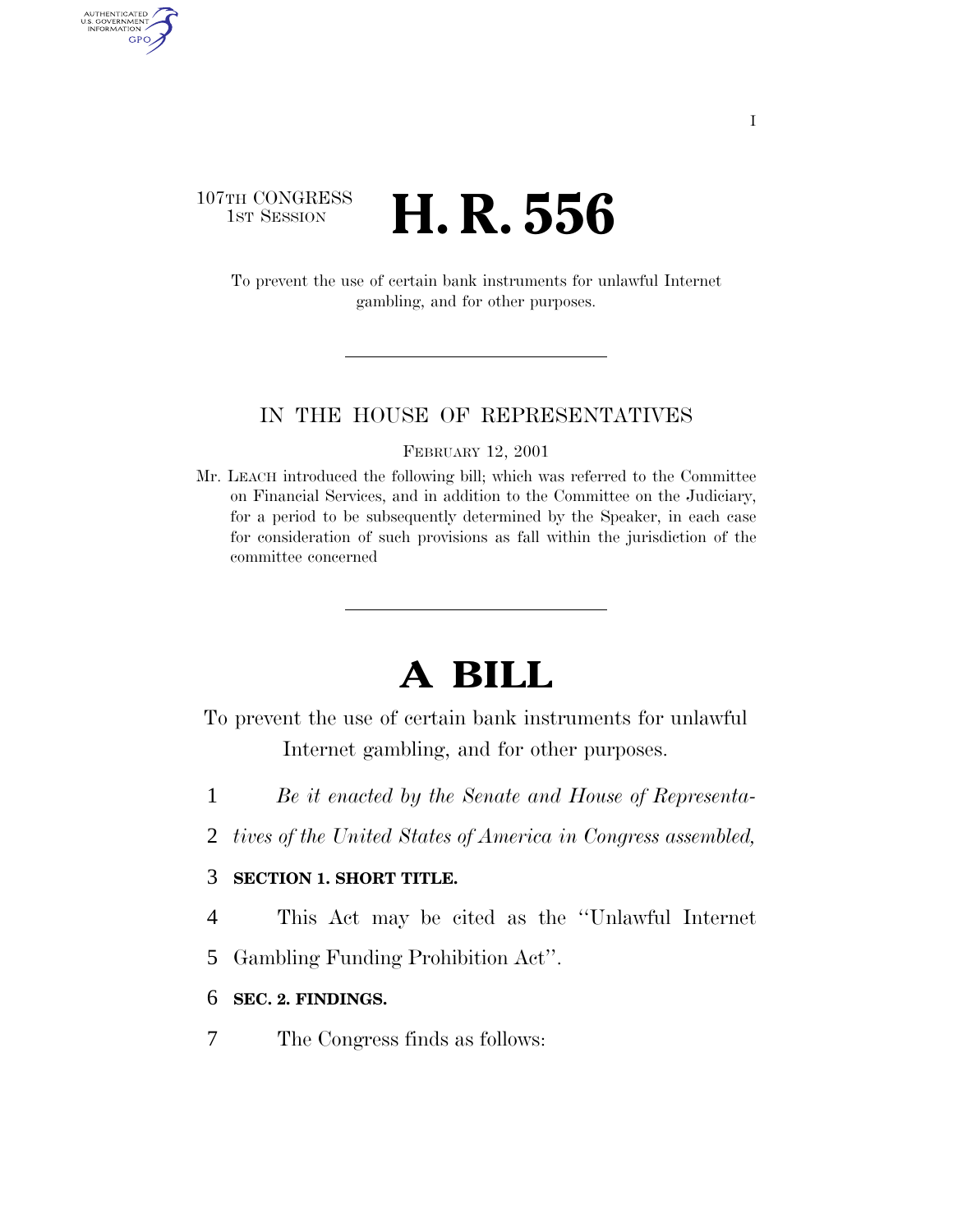| $\mathbf{1}$   | (1) Internet gambling is primarily funded             |
|----------------|-------------------------------------------------------|
| $\overline{2}$ | through personal use of bank instruments, including   |
| 3              | credit cards and wire transfers.                      |
| $\overline{4}$ | (2) The National Gambling Impact Study Com-           |
| 5              | mission in 1999 recommended the passage of legisla-   |
| 6              | tion to prohibit wire transfers to Internet gambling  |
| 7              | sites or the banks which represent them.              |
| 8              | (3) Internet gambling is a major cause of debt        |
| 9              | collection problems for insured depository institu-   |
| 10             | tions and the consumer credit industry.               |
| 11             | (4) Internet gambling conducted through off-          |
| 12             | shore jurisdictions has been identified by United     |
| 13             | States law enforcement officials as a significant     |
| 14             | money laundering vulnerability.                       |
| 15             | SEC. 3. PROHIBITION ON ACCEPTANCE OF ANY BANK IN-     |
| 16             | STRUMENT FOR UNLAWFUL INTERNET GAM-                   |
| 17             | <b>BLING.</b>                                         |
| 18             | (a) IN GENERAL.—No person engaged in a gambling       |
| 19             | business may knowingly accept, in connection with the |
| 20             | participation of another person in unlawful Internet  |
| 21             | $\gamma$ gambling—                                    |
| 22             | (1) credit, or the proceeds of credit, extended to    |
| 23             | or on behalf of such other person (including credit   |
| 24             | extended through the use of a credit card);           |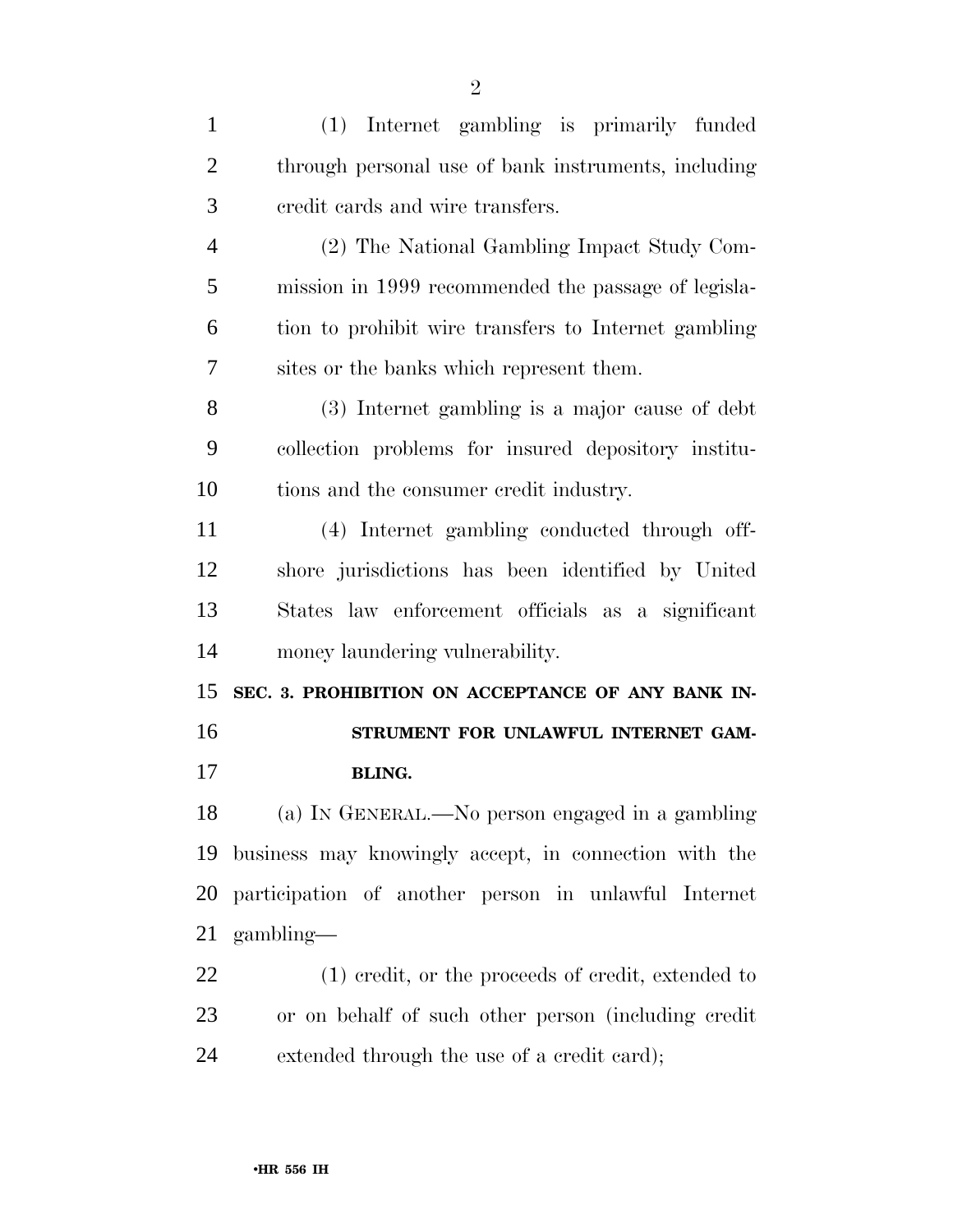| $\mathbf{1}$   | $(2)$ an electronic fund transfer or funds trans-    |
|----------------|------------------------------------------------------|
| $\overline{2}$ | mitted by or through a money transmitting business,  |
| 3              | or the proceeds of an electronic fund transfer or    |
| $\overline{4}$ | money transmitting service, from or on behalf of the |
| 5              | other person;                                        |
| 6              | (3) any check, draft, or similar instrument          |
| 7              | which is drawn by or on behalf of the other person   |
| 8              | and is drawn on or payable at or through any finan-  |
| 9              | cial institution; or                                 |
| 10             | (4) the proceeds of any other form of financial      |
| 11             | transaction as the Secretary may prescribe by regu-  |
| 12             | lation which involves a financial institution as a   |
| 13             | payor or financial intermediary on behalf of or for  |
| 14             | the benefit of the other person.                     |
| 15             | (b) DEFINITIONS.—For purposes of this Act, the fol-  |
| 16             | lowing definitions shall apply:                      |
| 17             | (1) BETS OR WAGERS.—The term "bets or                |
| 18             | wagers''—                                            |
| 19             | (A) means the staking or risking by any              |
| 20             | person of something of value upon the outcome        |
| 21             | of a contest of others, a sporting event, or a       |
| 22             | game predominantly subject to chance, upon an        |
| 23             | agreement or understanding that the person or        |
| 24             | another person will receive something of greater     |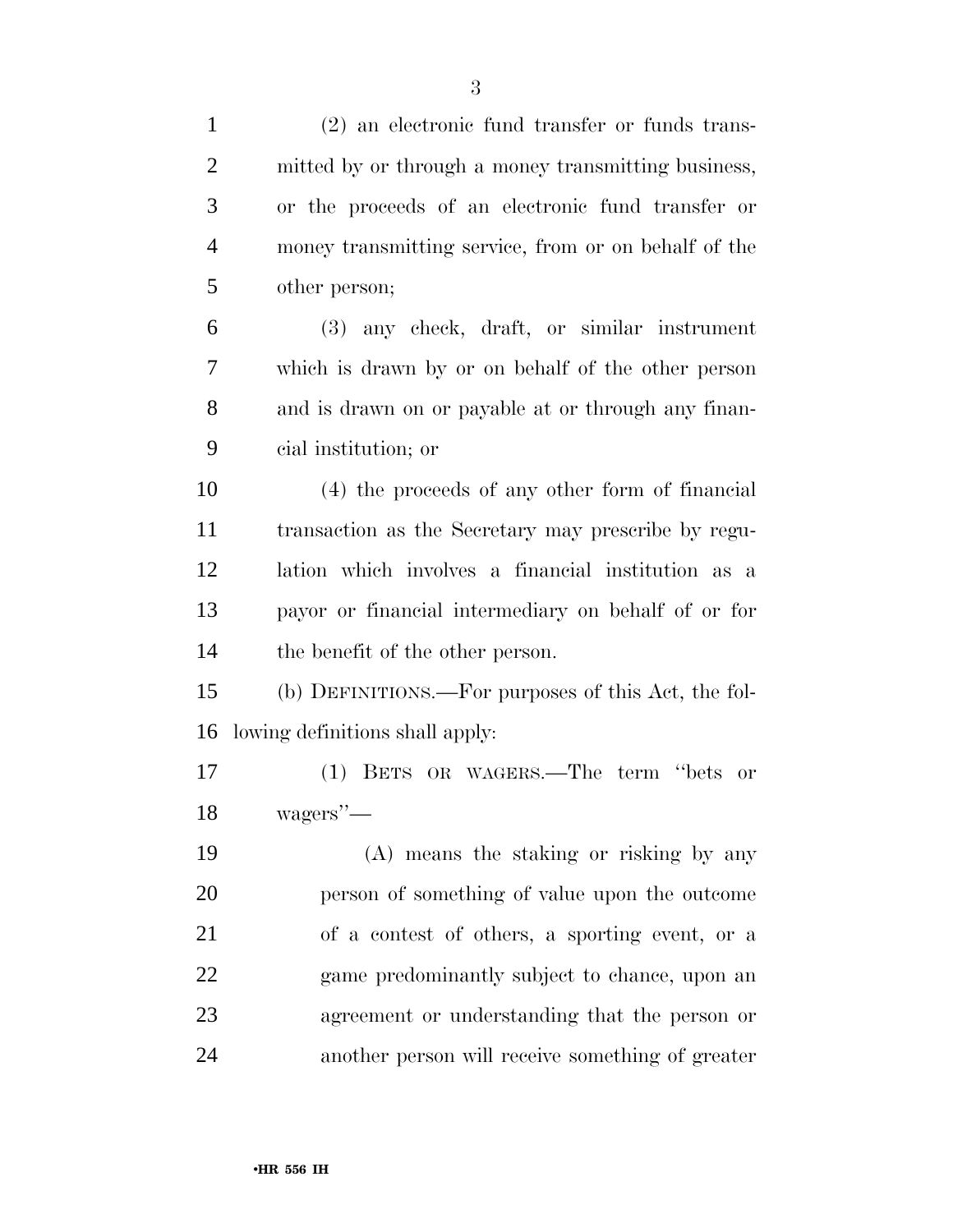| $\mathbf{1}$   | value than the amount staked or risked in the   |
|----------------|-------------------------------------------------|
| $\overline{2}$ | event of a certain outcome;                     |
| 3              | (B) includes the purchase of a chance or        |
| $\overline{4}$ | opportunity to win a lottery or other prize     |
| 5              | (which opportunity to win is predominantly sub- |
| 6              | ject to chance);                                |
| 7              | (C) includes any scheme of a type de-           |
| 8              | scribed in section $3702$ of title 28; and      |
| 9              | (D) does not include—                           |
| 10             | (i) any bona fide business transaction          |
| 11             | governed by the securities laws (as that        |
| 12             | term is defined in section $3(a)(47)$ of the    |
| 13             | Securities Exchange Act of 1934) for the        |
| 14             | purchase or sale at a future date of securi-    |
| 15             | ties (as that term is defined in section        |
| 16             | $3(a)(10)$ of such Act);                        |
| 17             | (ii) any transaction on or subject to           |
| 18             | the rules of a contract market designated       |
| 19             | pursuant to section 5 of the Commodity          |
| 20             | Exchange Act;                                   |
| 21             | (iii) any over-the-counter derivative           |
| 22             | instrument;                                     |
| 23             | (iv) any contract of indemnity or               |
| 24             | guarantee;                                      |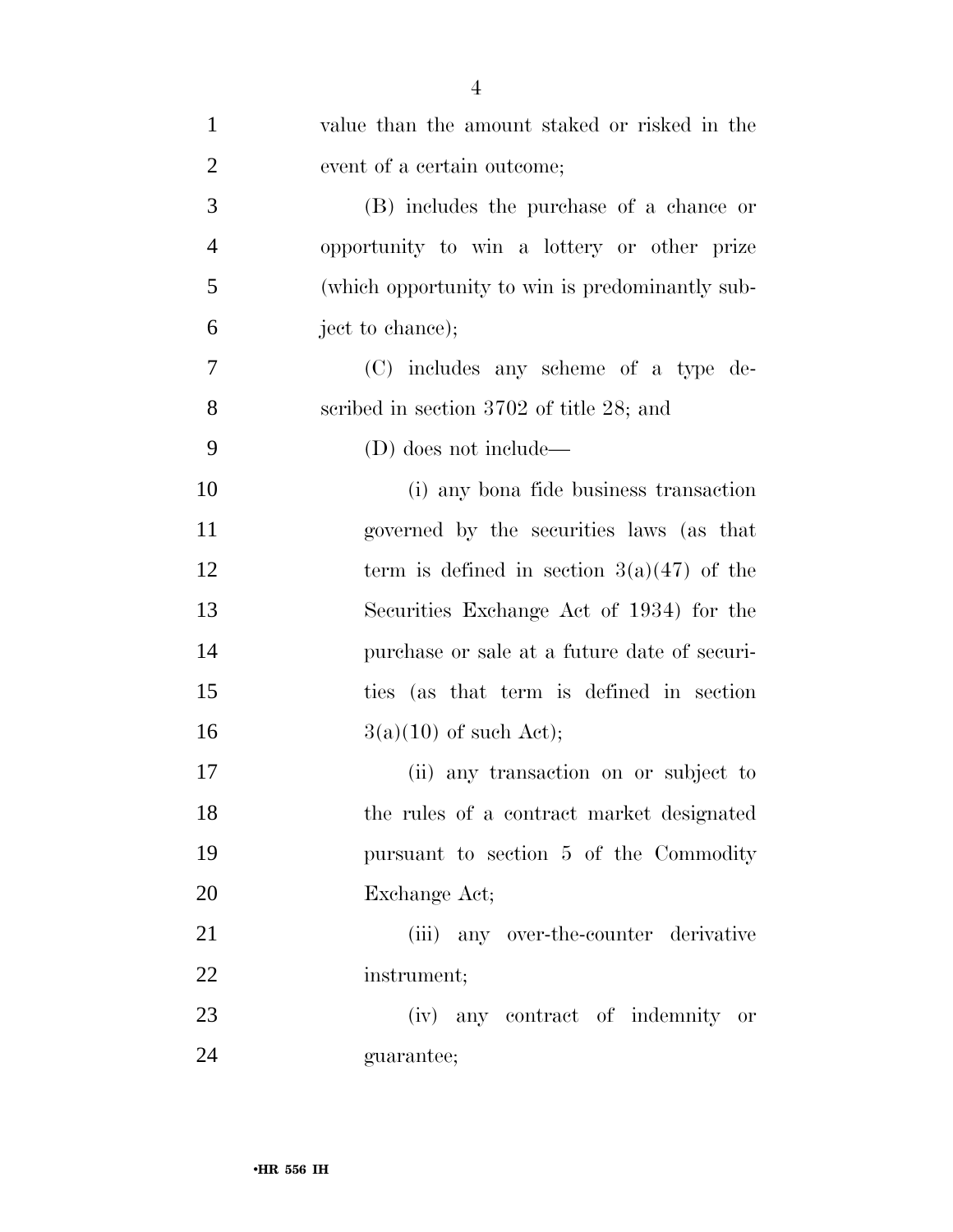(v) any contract for life, health, or ac- cident insurance; or (vi) any participation in a simulation sports game or an educational game or contest that— (I) is not dependent solely on the outcome of any single sporting event or nonparticipant's singular individual performance in any single sporting event; 11 (II) has an outcome that reflects the relative knowledge and skill of the participants with such outcome deter- mined predominantly by accumulated statistical results of sporting events; and (III) offers a prize or award to a participant that is established in ad- vance of the game or contest and is not determined by the number of par-21 ticipants or the amount of any fees 22 paid by those participants. (2) GAMBLING BUSINESS.—The term ''gam-bling business'' means—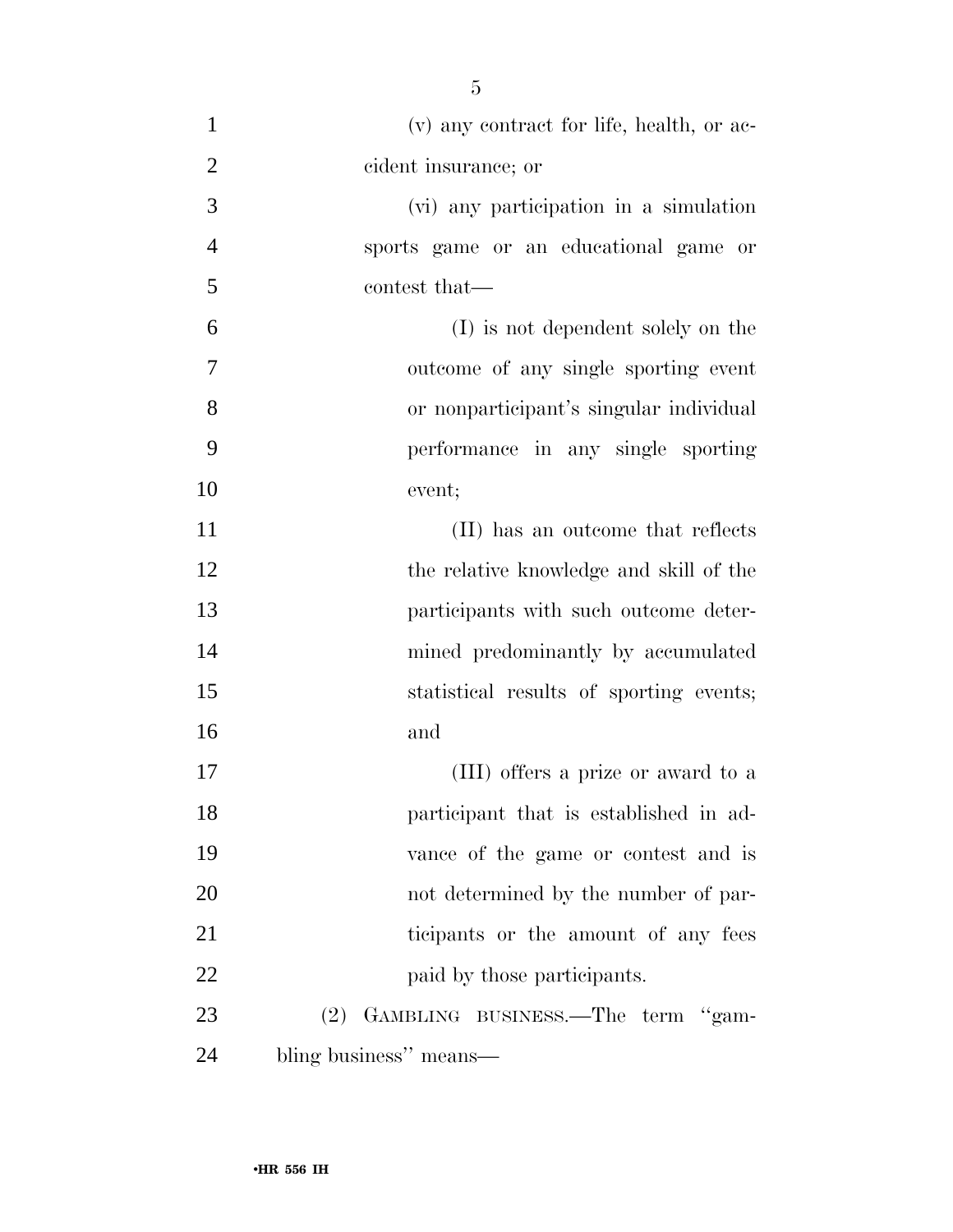| $\mathbf{1}$   | $(A)$ a business that is conducted at a gam-        |
|----------------|-----------------------------------------------------|
| $\overline{2}$ | bling establishment;                                |
| 3              | (B) a business that—                                |
| $\overline{4}$ | (i) involves—                                       |
| 5              | (I) the placing, receiving, or oth-                 |
| 6              | erwise making of bets or wagers; or                 |
| 7              | (II) the offering to engage in the                  |
| 8              | placing, receiving, or otherwise mak-               |
| 9              | ing of bets or wagers;                              |
| 10             | (ii) involves 1 or more persons who                 |
| 11             | conduct, finance, manage, supervise, direct,        |
| 12             | or own all or part of such business; and            |
| 13             | (iii) has been or remains in substan-               |
| 14             | tially continuous operation for a period in         |
| 15             | excess of 10 days or has a gross revenue            |
| 16             | of $$2,000$ or more from such business dur-         |
| 17             | ing any 24-hour period; and                         |
| 18             | (C) any agent who knowingly solicits for a          |
| 19             | business described in subparagraph $(A)$ or $(B)$ . |
| 20             | (3) INTERNET.—The term "Internet" means             |
| 21             | the international computer network of interoperable |
| 22             | packet switched data networks.                      |
| 23             | (4) UNLAWFUL INTERNET GAMBLING.—The                 |
| 24             | term "unlawful Internet gambling" means to place,   |
| 25             | receive, or otherwise make a bet or wager by any    |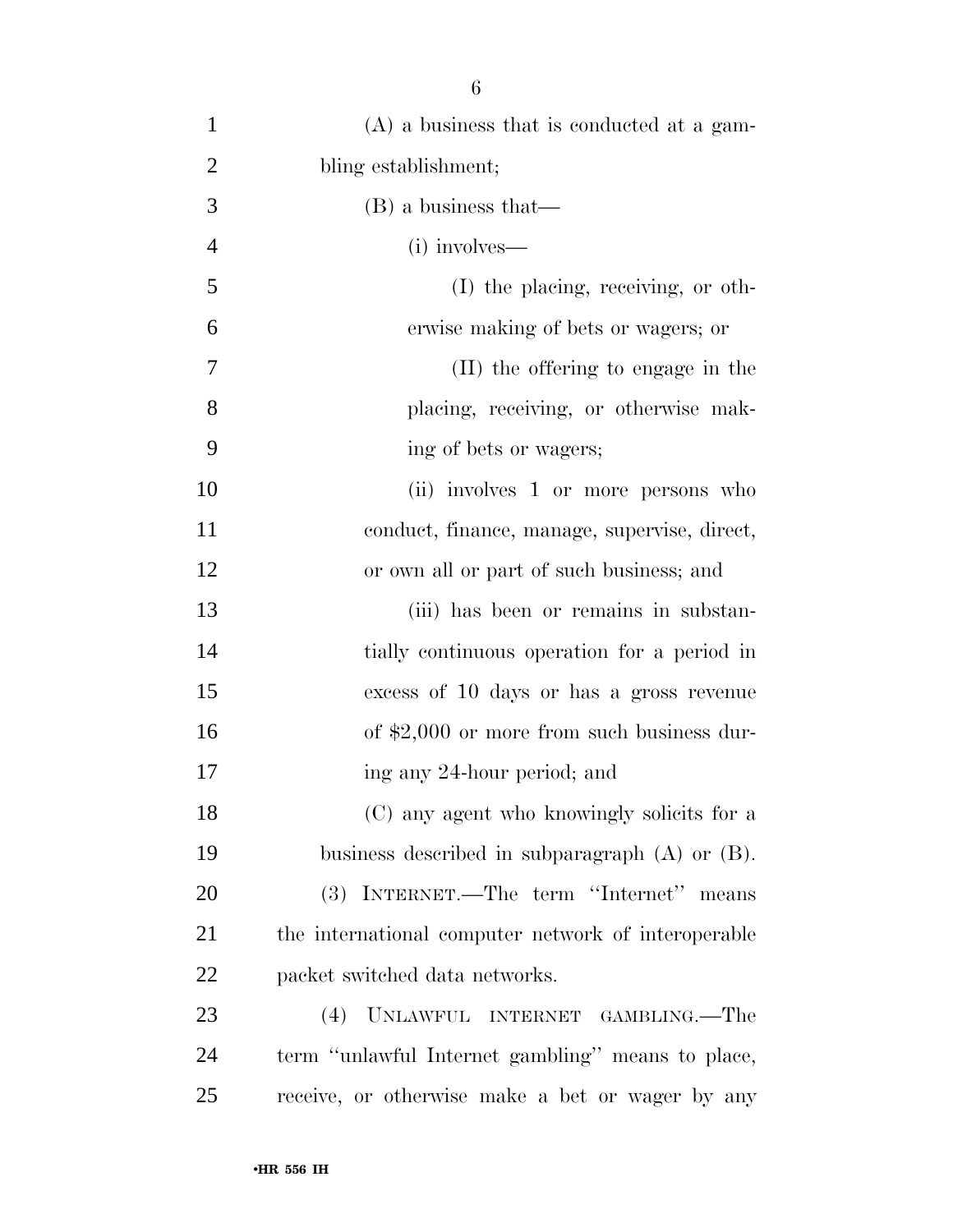| $\mathbf{1}$   | means which involves the use, at least in part, of the    |
|----------------|-----------------------------------------------------------|
| $\overline{2}$ | Internet where such bet or wager is unlawful under        |
| 3              | any applicable Federal or State law in the State in       |
| $\overline{4}$ | which the bet or wager is initiated, received, or oth-    |
| 5              | erwise made.                                              |
| 6              | $(5)$ OTHER TERMS.—                                       |
| 7              | (A) CREDIT; CREDITOR; AND CREDIT                          |
| 8              | CARD.—The terms "credit", "creditor", and                 |
| 9              | "credit card" have the meanings given such                |
| 10             | terms in section 103 of the Truth in Lending              |
| 11             | Act.                                                      |
| 12             | (B) ELECTRONIC FUND TRANSFER.—The                         |
| 13             | term "electronic fund transfer"-                          |
| 14             | (i) has the meaning given such term                       |
| 15             | section 903 of the Electronic Fund<br>$\operatorname{in}$ |
| 16             | Transfer Act; and                                         |
| 17             | (ii) includes any fund transfer covered                   |
| 18             | by Article 4 of the Uniform Commercial                    |
| 19             | Code, as in effect in any State.                          |
| 20             | (C) FINANCIAL INSTITUTION.—The term                       |
| 21             | "financial institution" has the meaning given             |
| 22             | such term in section 903 of the Electronic                |
| 23             | Fund Transfer Act.                                        |
| 24             | (D) MONEY TRANSMITTING BUSINESS AND                       |
| 25             | MONEY TRANSMITTING SERVICE.—The terms                     |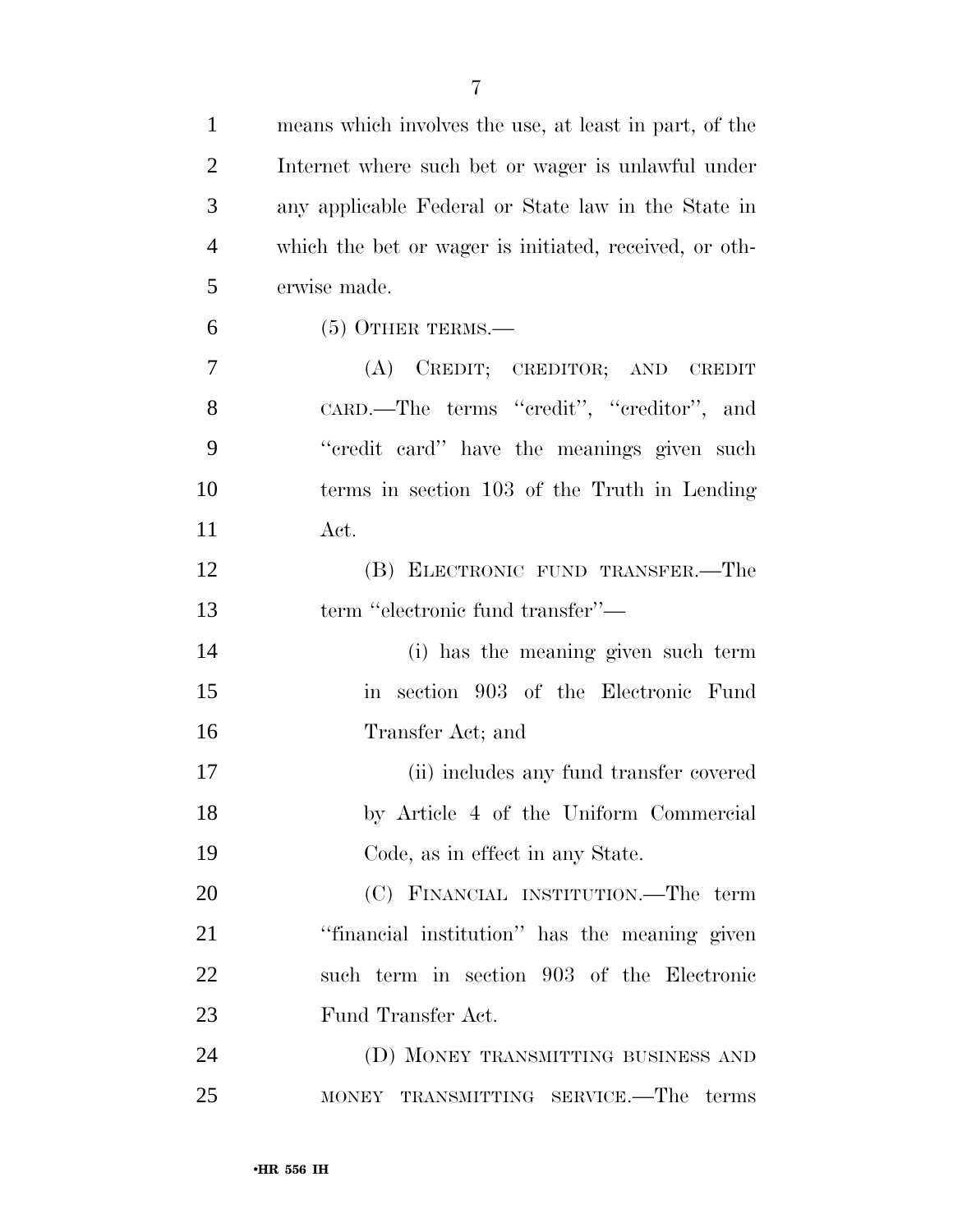| 1              | "money transmitting business" and "money"               |
|----------------|---------------------------------------------------------|
| $\overline{2}$ | transmitting service" have the meanings given           |
| 3              | such terms in section $5330(d)$ of title 31,            |
| $\overline{4}$ | United States Code.                                     |
| 5              | (E) SECRETARY.—The term "Secretary"                     |
| 6              | means the Secretary of the Treasury.                    |
| 7              | (c) CIVIL REMEDIES.—                                    |
| 8              | (1) JURISDICTION.—The district courts of the            |
| 9              | United States shall have original and exclusive juris-  |
| 10             | diction to prevent and restrain violations of this sec- |
| 11             | tion by issuing appropriate orders in accordance        |
| 12             | with this section, regardless of whether a prosecu-     |
| 13             | tion has been initiated under this section.             |
| 14             | $(2)$ Proceedings.—                                     |
| 15             | (A) INSTITUTION BY FEDERAL GOVERN-                      |
| 16             | MENT.                                                   |
| 17             | (i) IN GENERAL.—The United States,                      |
| 18             | acting through the Attorney General, may                |
| 19             | institute proceedings under this subsection             |
| 20             | to prevent or restrain a violation of this              |
| 21             | section.                                                |
| 22             | (ii) RELIEF.—Upon application of the                    |
| 23             | United States under this subparagraph,                  |
| 24             | the district court may enter a preliminary              |
| 25             | injunction or an injunction against any                 |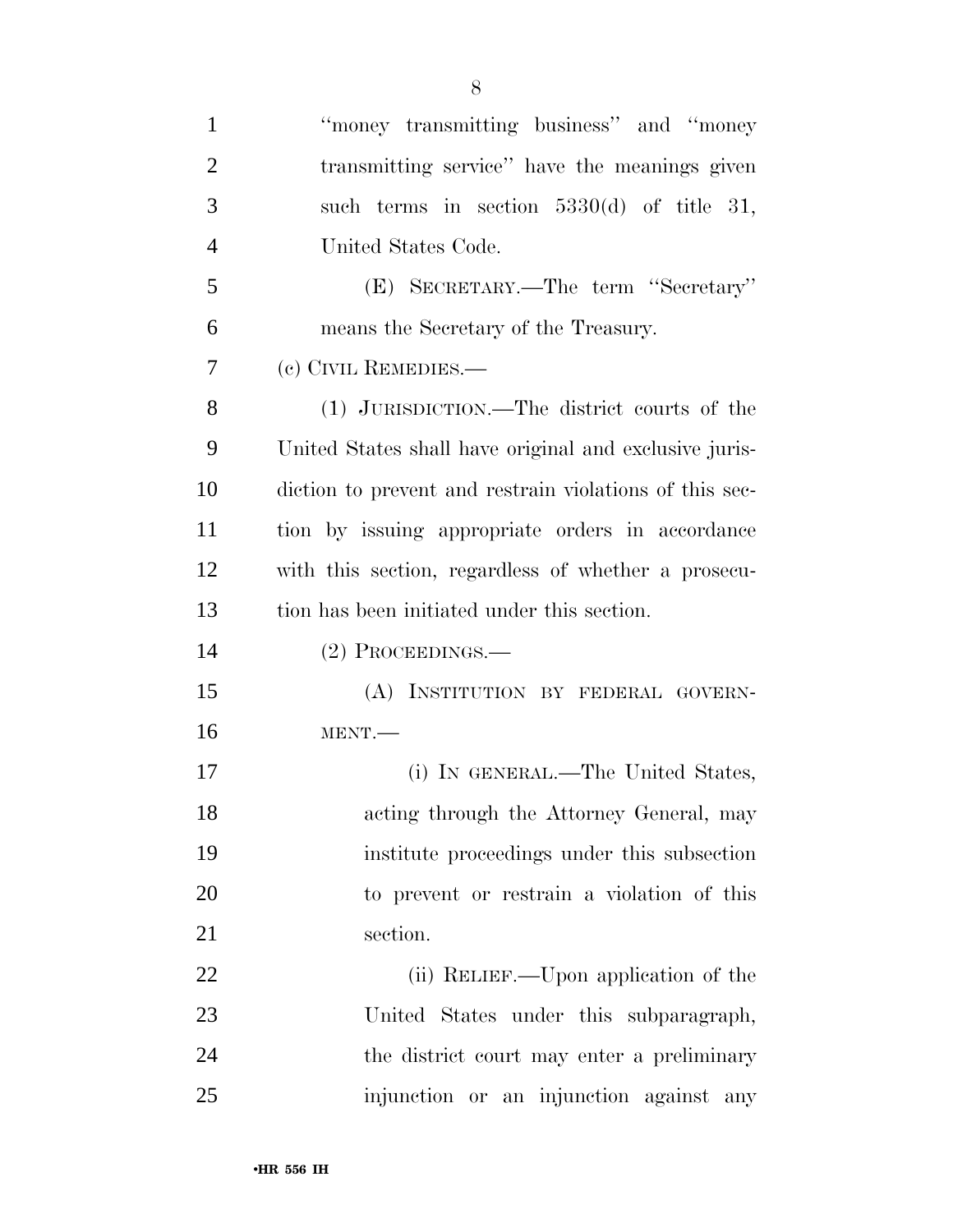- person to prevent or restrain a violation of 2 this section, in accordance with Rule 65 of the Federal Rules of Civil Procedure. (B) INSTITUTION BY STATE ATTORNEY GENERAL.— (i) IN GENERAL.—The attorney gen- eral of a State (or other appropriate State official) in which a violation of this section allegedly has occurred or will occur may in- stitute proceedings under this subsection to **prevent or restrain the violation.** 12 (ii) RELIEF.—Upon application of the attorney general (or other appropriate State official) of an affected State under 15 this subparagraph, the district court may enter a preliminary injunction or an in- junction against any person to prevent or restrain a violation of this section, in ac- cordance with Rule 65 of the Federal Rules of Civil Procedure. 21 (C) INDIAN LANDS.—Notwithstanding sub- paragraphs (A) and (B), for a violation that is alleged to have occurred, or may occur, on In-dian lands (as that term is defined in section 4
- of the Indian Gaming Regulatory Act)—

#### •**HR 556 IH**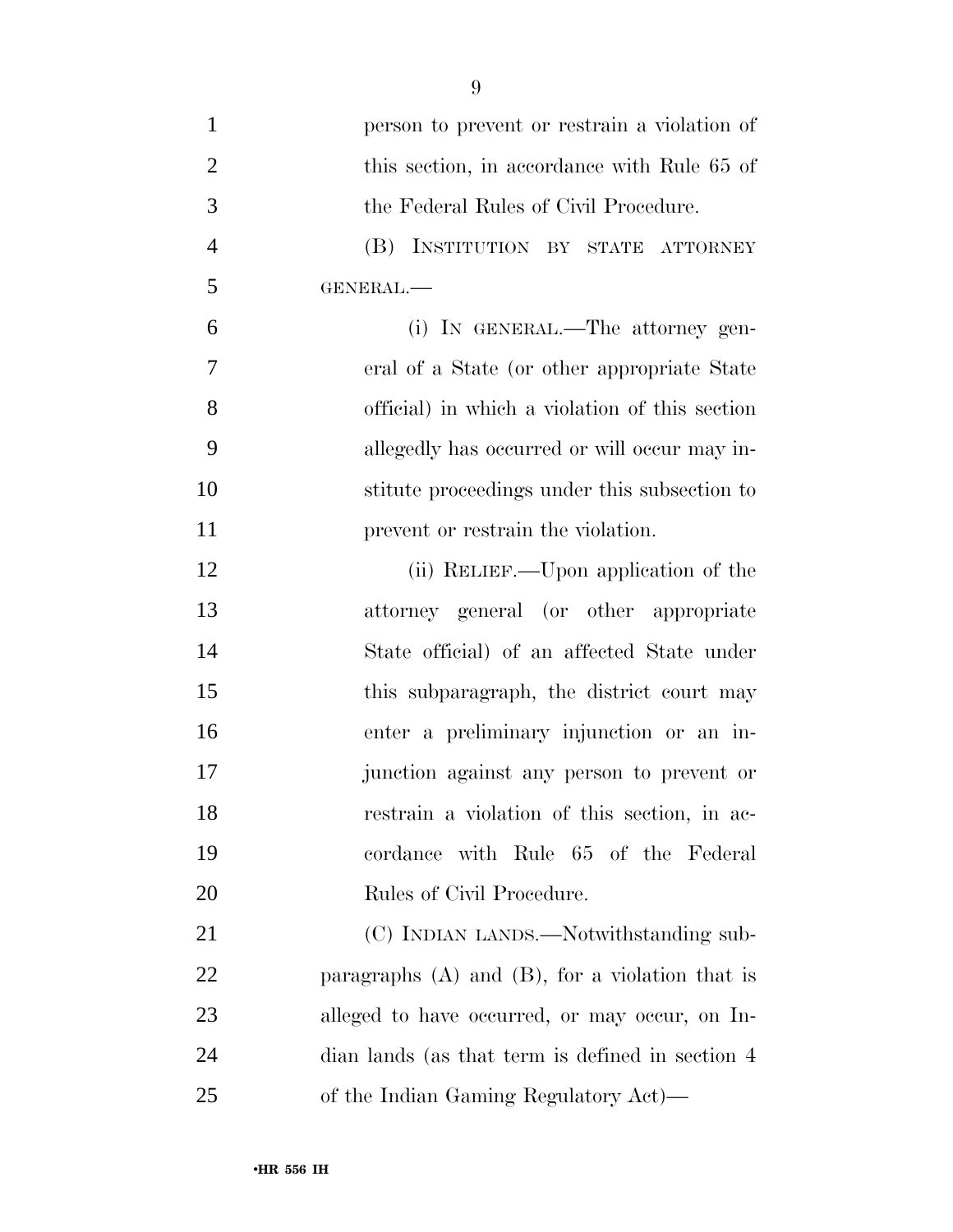(i) the United States shall have the 2 enforcement authority provided under sub- paragraph (A); and (ii) the enforcement authorities speci- fied in an applicable Tribal-State compact negotiated under section 11 of the Indian Gaming Regulatory Act shall be carried out in accordance with that compact. (3) EXPEDITED PROCEEDINGS.— 10 (A) IN GENERAL.—In addition to any pro- ceeding under paragraph (2), a district court may, in exigent circumstances, enter a tem- porary restraining order against a person al- leged to be in violation of this section upon ap- plication of the United States under paragraph  $(2)(A)$ , or the attorney general (or other appro- priate State official) of an affected State under paragraph (2)(B), in accordance with Rule 65(b) of the Federal Rules of Civil Procedure. 20 (d) CRIMINAL PENALTY.— (1) IN GENERAL.—Whoever violates this section shall be fined under title 18, United States Code, or imprisoned for not more than 5 years, or both.

 (2) PERMANENT INJUNCTION.—Upon convic-tion of a person under this subsection, the court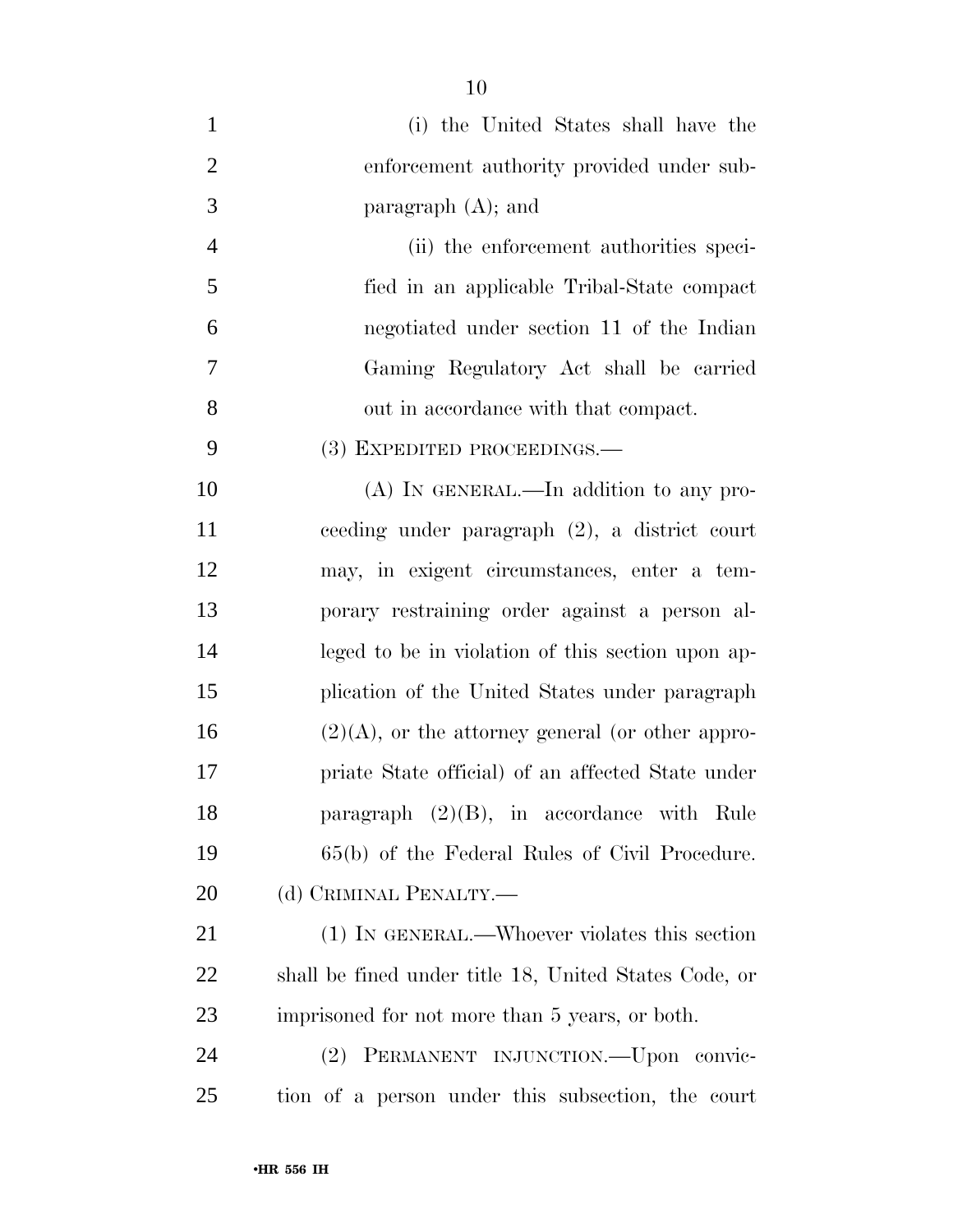may enter a permanent injunction enjoining such

 person from placing, receiving, or otherwise making bets or wagers or sending, receiving, or inviting in- formation assisting in the placing of bets or wagers. (e) SAFE HARBOR FOR FINANCIAL INTER-MEDIARIES.—

 (1) IN GENERAL.—No creditor, credit card issuer, financial institution, operator of a terminal at which an electronic fund transfer may be initiated, money transmitting business, or national, regional, or local network utilized to effect a credit trans- action, electronic fund transfer, or money transmit- ting service shall be liable under this section for the involvement of such person, or the use of the facili-ties of such person—

 (A) in any credit transaction, electronic fund transfer, or money transmitting service de-scribed in subsection (a); or

 (B) in drawing, paying, transferring, or collecting any check, draft, or other instrument described in subsection (a) or in any regulation prescribed under such subsection.

 (2) EXCEPTION FOR KNOWING PARTICIPATION IN A GAMBLING BUSINESS.—Paragraph (1) shall not apply with respect to any person referred to in such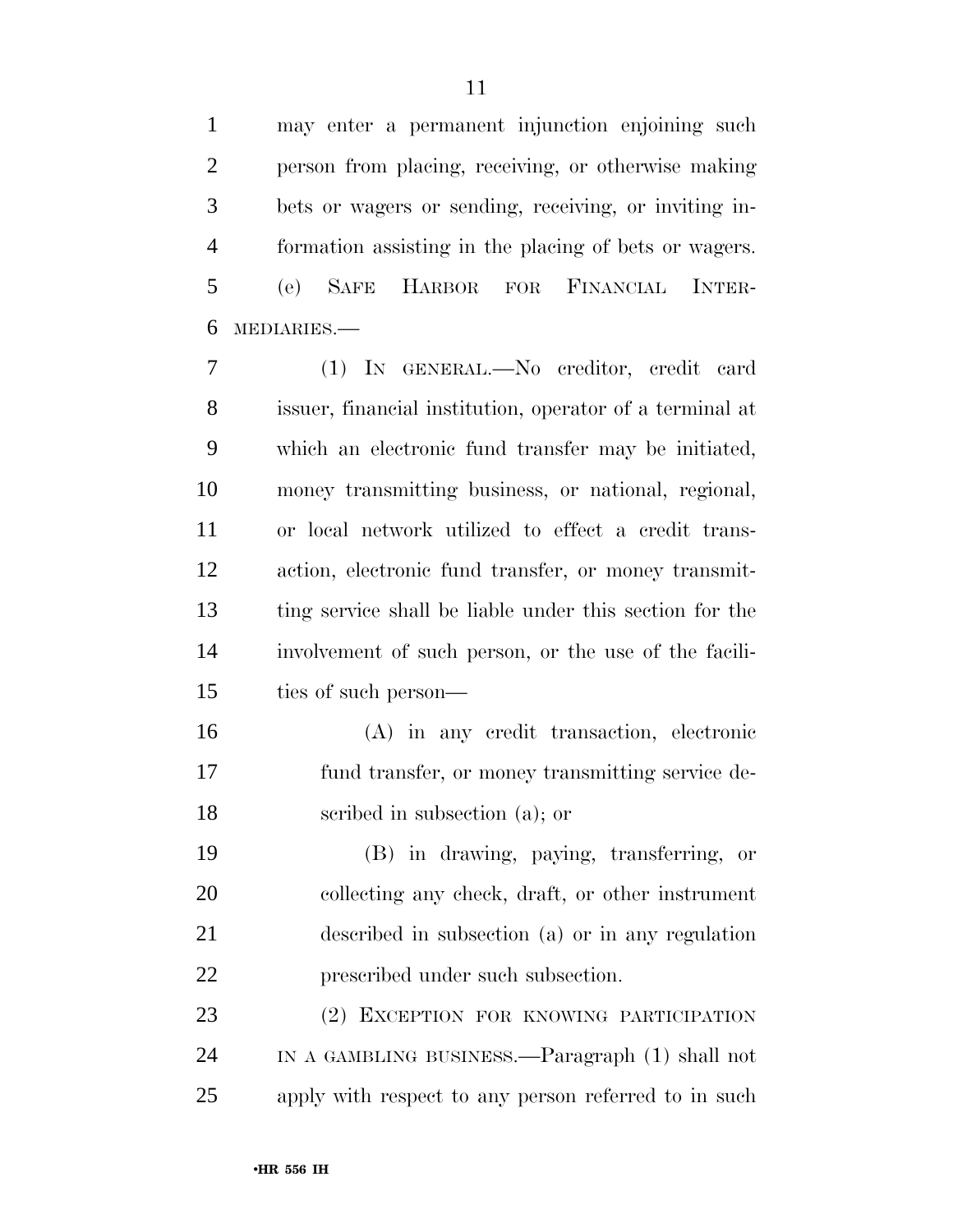paragraph which is a gambling business or which knowingly participates in any activity referred to in subparagraph (A) or (B) of such paragraph as an agent or representative of a gambling business.

## **SEC. 4. INTERNET GAMBLING IN OR THROUGH FOREIGN JURISDICTIONS.**

 (a) IN GENERAL.—In deliberations between the United States Government and any other country on money laundering, corruption, and crime issues, the United States Government should—

 (1) encourage cooperation by foreign govern- ments and relevant international fora in identifying whether Internet gambling operations are being used for money laundering, corruption, or other crimes;

 (2) advance policies that promote the coopera- tion of foreign governments, through information sharing or other measures, in the enforcement of this Act; and

 (3) encourage the Financial Action Task Force on Money Laundering, in its annual report on money laundering typologies, to study the extent to which Internet gambling operations are being used for money laundering.

 (b) REPORT REQUIRED.—The Secretary of the Treasury shall submit an annual report to the Congress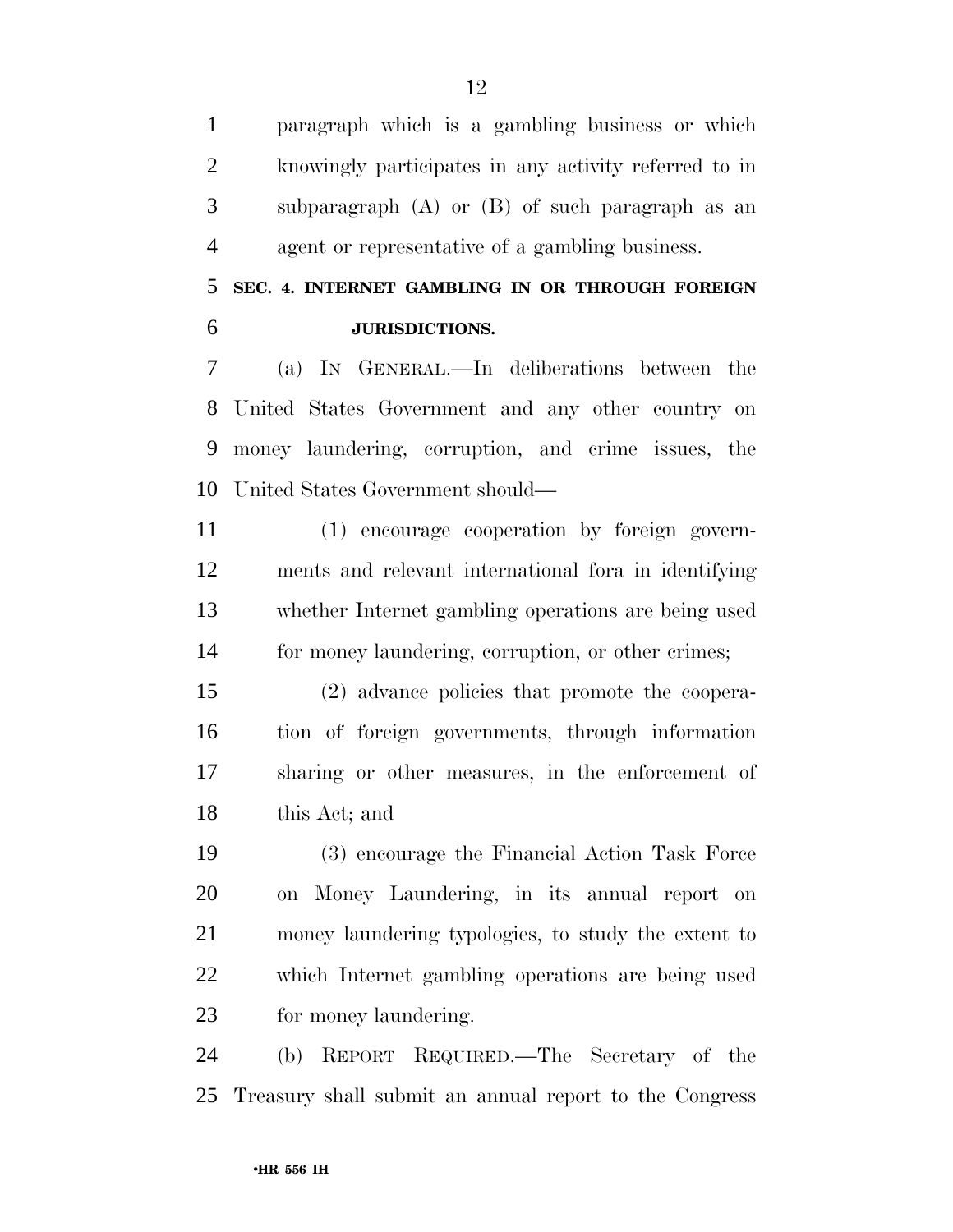on the deliberations between the United States and other countries on issues relating to Internet gambling.

### **SEC. 5. ENFORCEMENT ACTIONS.**

 Section 8 of the Federal Deposit Insurance Act (12 U.S.C. 1818) is amended by adding at the end the fol-lowing new subsection:

7 "(x) DEPOSITORY INSTITUTION INVOLVEMENT IN INTERNET GAMBLING.—Notwithstanding section 3(e) of the Unlawful Internet Gambling Funding Prohibition Act, if any appropriate Federal banking agency determines that any insured depository institution is engaged in any of the following activities, the agency may issue an order to such institution prohibiting such institution from con-tinuing to engage in any of the following activities:

 $\frac{1}{2}$  Extending credit, or facilitating an exten- sion of credit, electronic fund transfer, or money transmitting service with the actual knowledge that any person is violating section 3(a) of the Unlawful Internet Gambling Funding Prohibition Act in con- nection with such extension of credit, electronic fund 21 transfer, or money transmitting service.

 "(2) Paying, transferring, or collecting on any check, draft, or other instrument drawn on any de- pository institution with the actual knowledge that any person is violating section 3(a) of the Unlawful